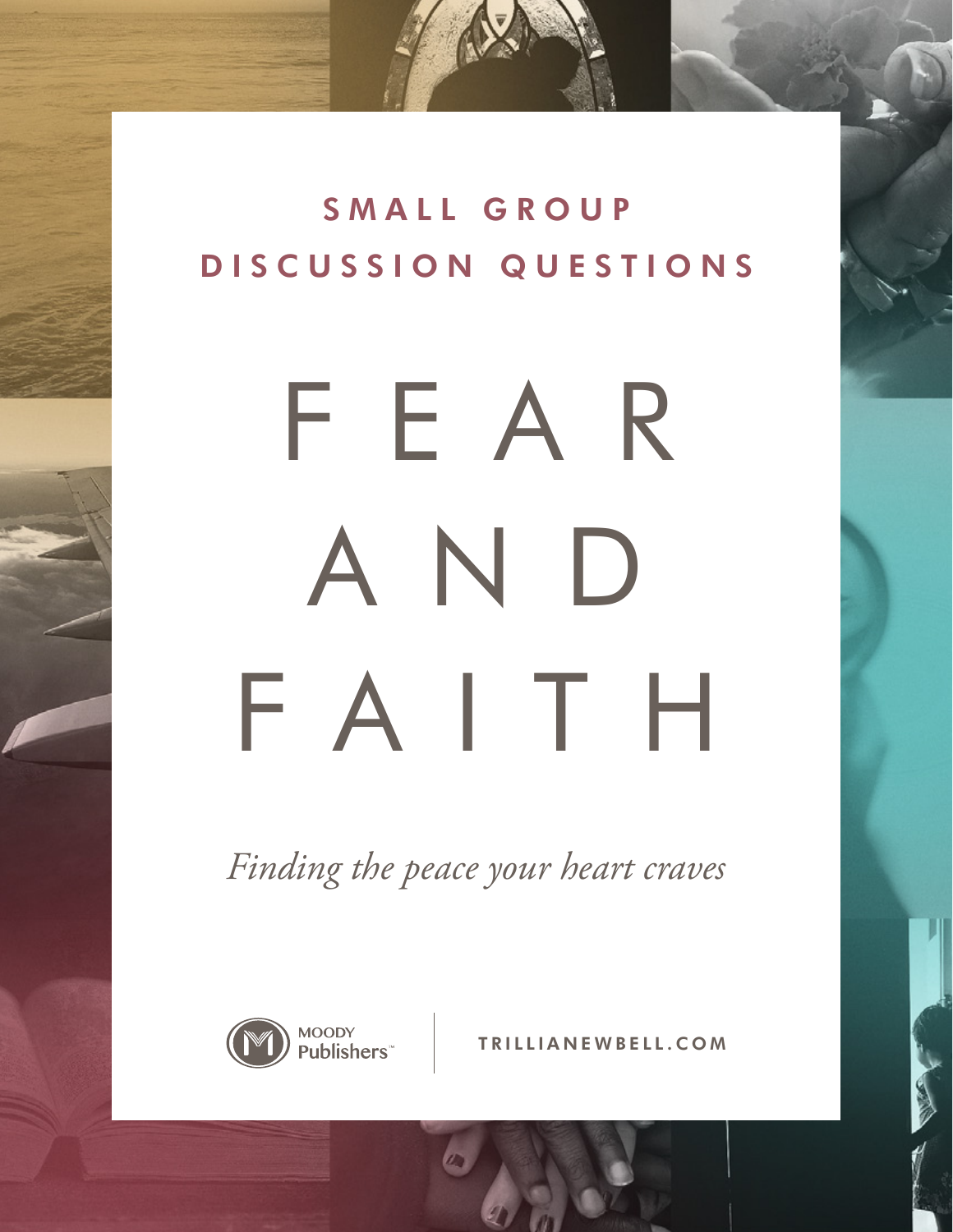### FEAR OF MAN

1. What is the fear of man?

2. How have you seen the fear of man manifest in your life?

3. How did Peter struggle with this fear, and what can we learn from his struggle with the fear of man?

4. Discuss how slander and judgment can actually be a product of the fear of man.

5. What might you do to fight this temptation and receive the grace available to you?

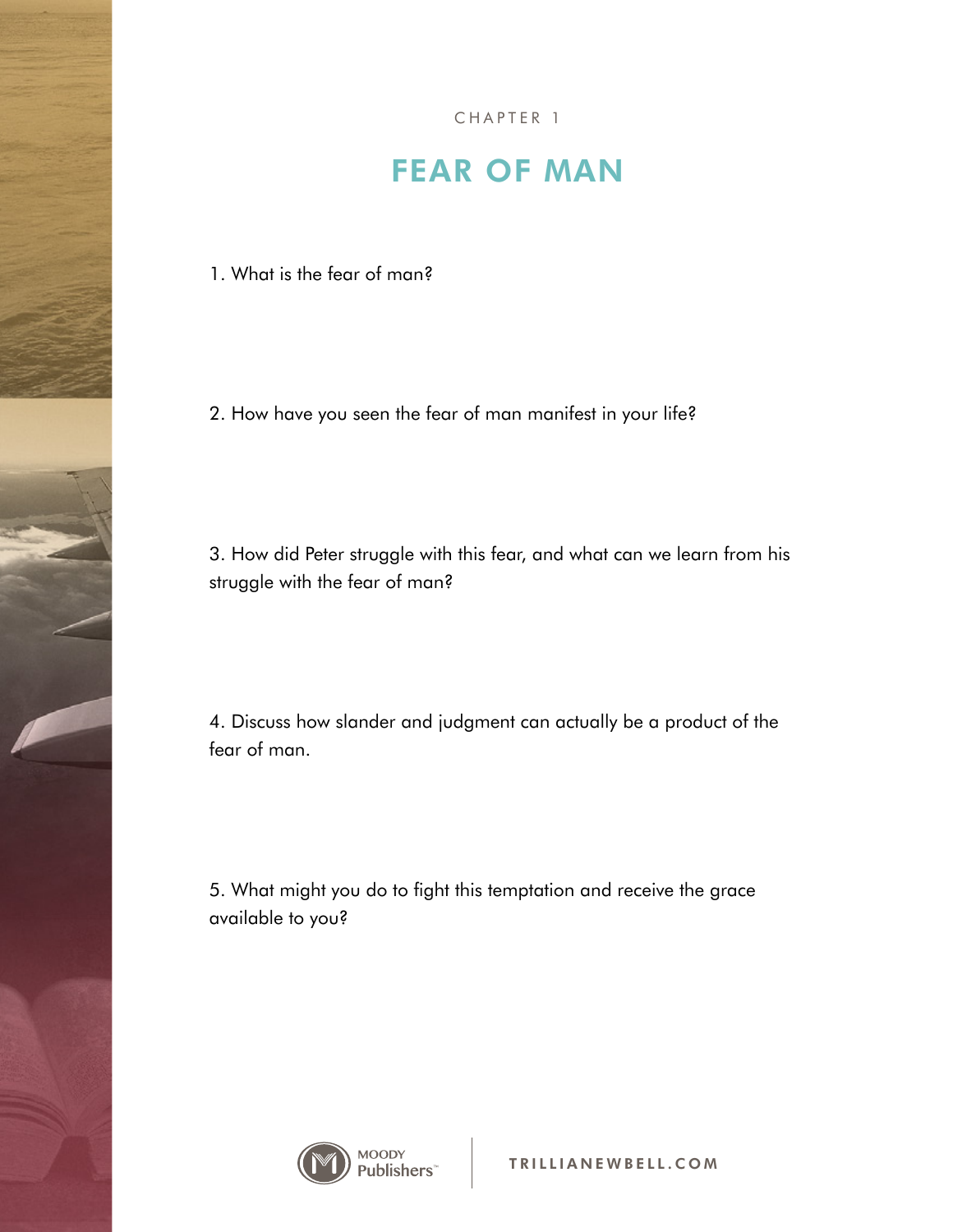### FEAR OF THE FUTURE

1. What area of your life do you find yourself consistently fearful of what might come or what won't come?

2. Why do you think it's hard to let go of control and trust God for your future?

3. Was there a time when you were fearful of the future and acted out on that fear (i.e., leading to anxiety, etc.)? What happened?

4. How do unbelief and a fear of the future relate?

5. How have you seen the Lord be faithful in the past?

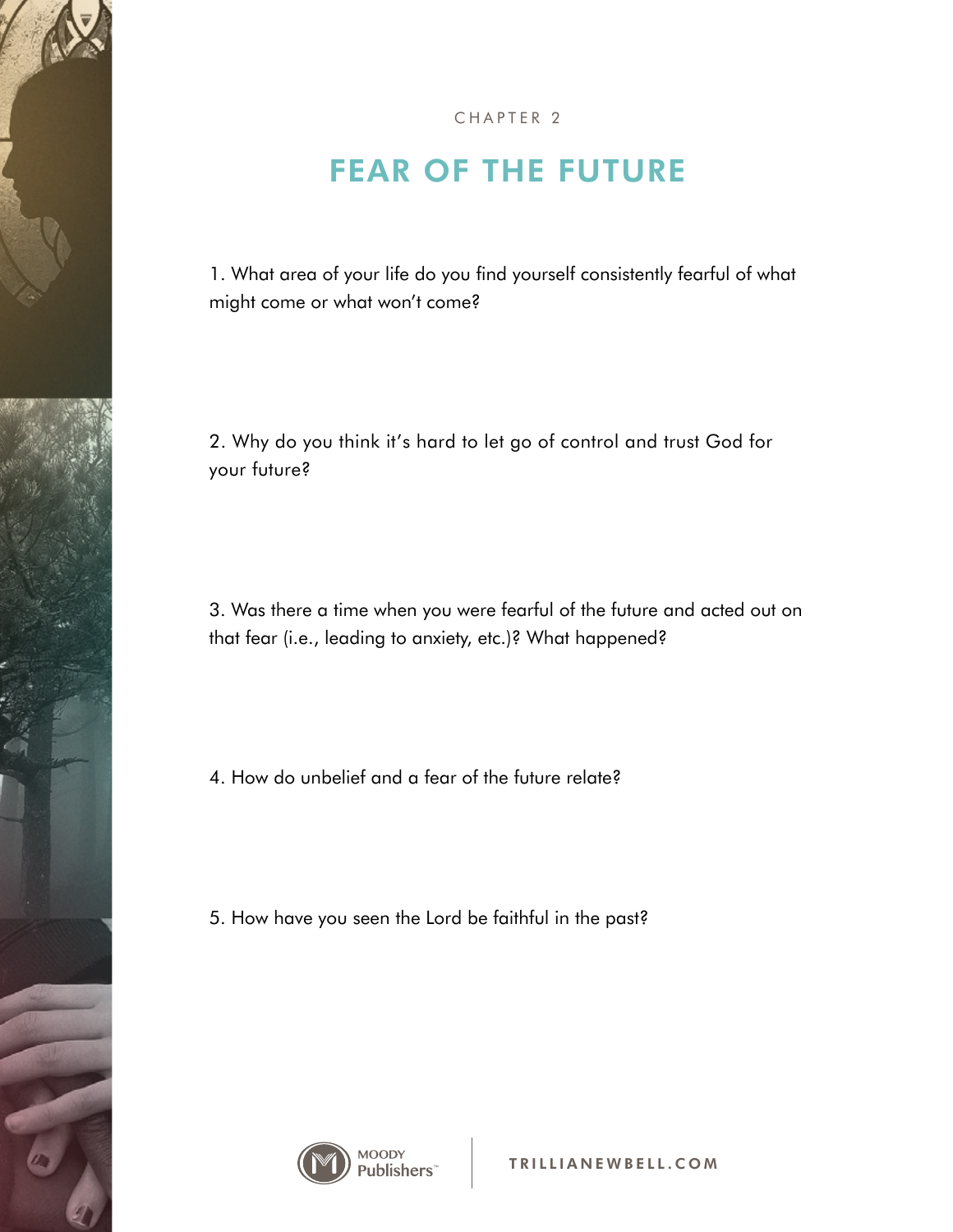## FEAR OF OTHER WOMEN

1. How can and does comparison (real life or via social media) hinder Titus 2 ministry (or any ministry)?

2. What are the "Mommy Wars"? Have you seen it in your context? How are you fighting to combat it?

3. How can we learn to rejoice and enjoy our sisters who are gifted differently than we are?

4. How can encouragement help you fight this fear of other women?



**CONSIGN**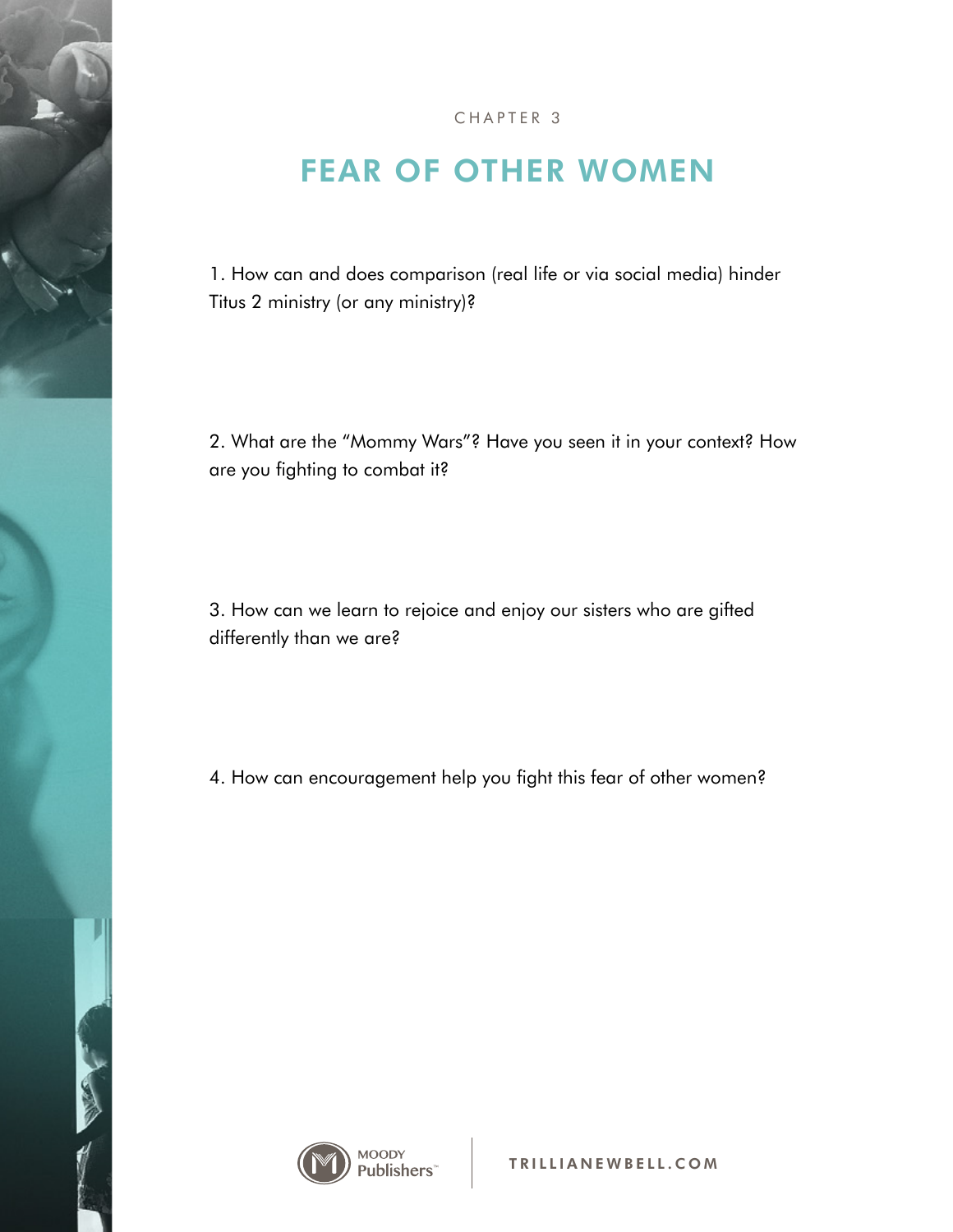CHAPTER 4

#### FEAR OF TRAGEDY

1. How can we be nearsighted, especially when fearing tragedy?

2. Have you ever found yourself imagining a scenario, conjuring up an event that hasn't happened? Why is this unhelpful?

3. God doesn't promise a life of ease, but He does provide biblical examples of His faithfulness. How was God faithful to Naomi and Ruth?

4. Is there ever a time for legitimate fears?

5. What are practical ways we can trust God with our future?

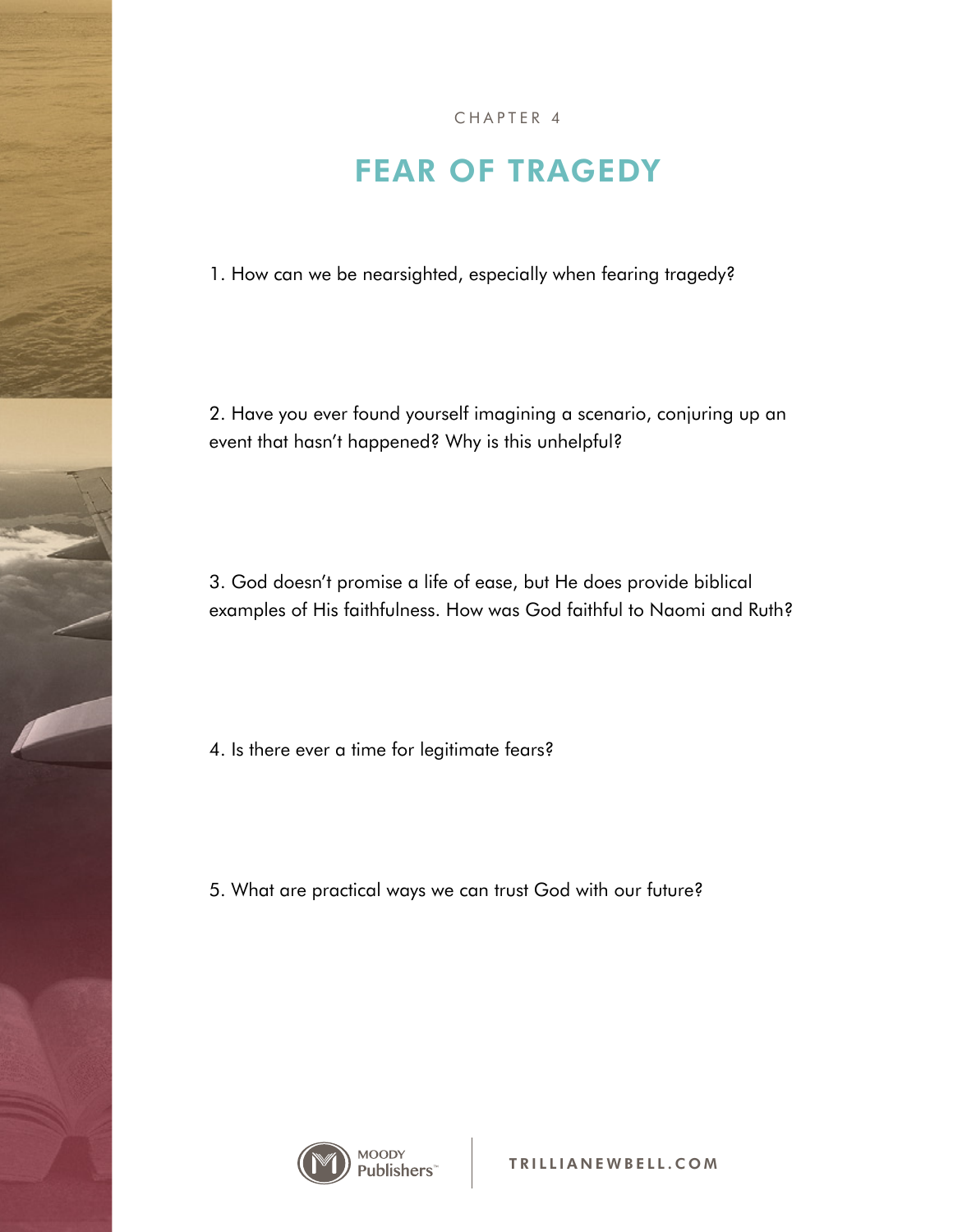### FEAR OF NOT MEASURING UP

1. Where are areas you simply believe you are failing at and not measuring up?

2. A few areas of universal struggle with a fear of not measuring up are included in the book. What are they? Would you add any?

3. What are some benefits you've seen from slowing down? How have you practically slowed down (i.e., unplugging from social media, etc.)?

4. How might self-sufficiency contribute to the pressure of measuring up?

5. As you think about the fear of not measuring up, what is the ground have you found yourself standing on? Is it on Christ or something different?

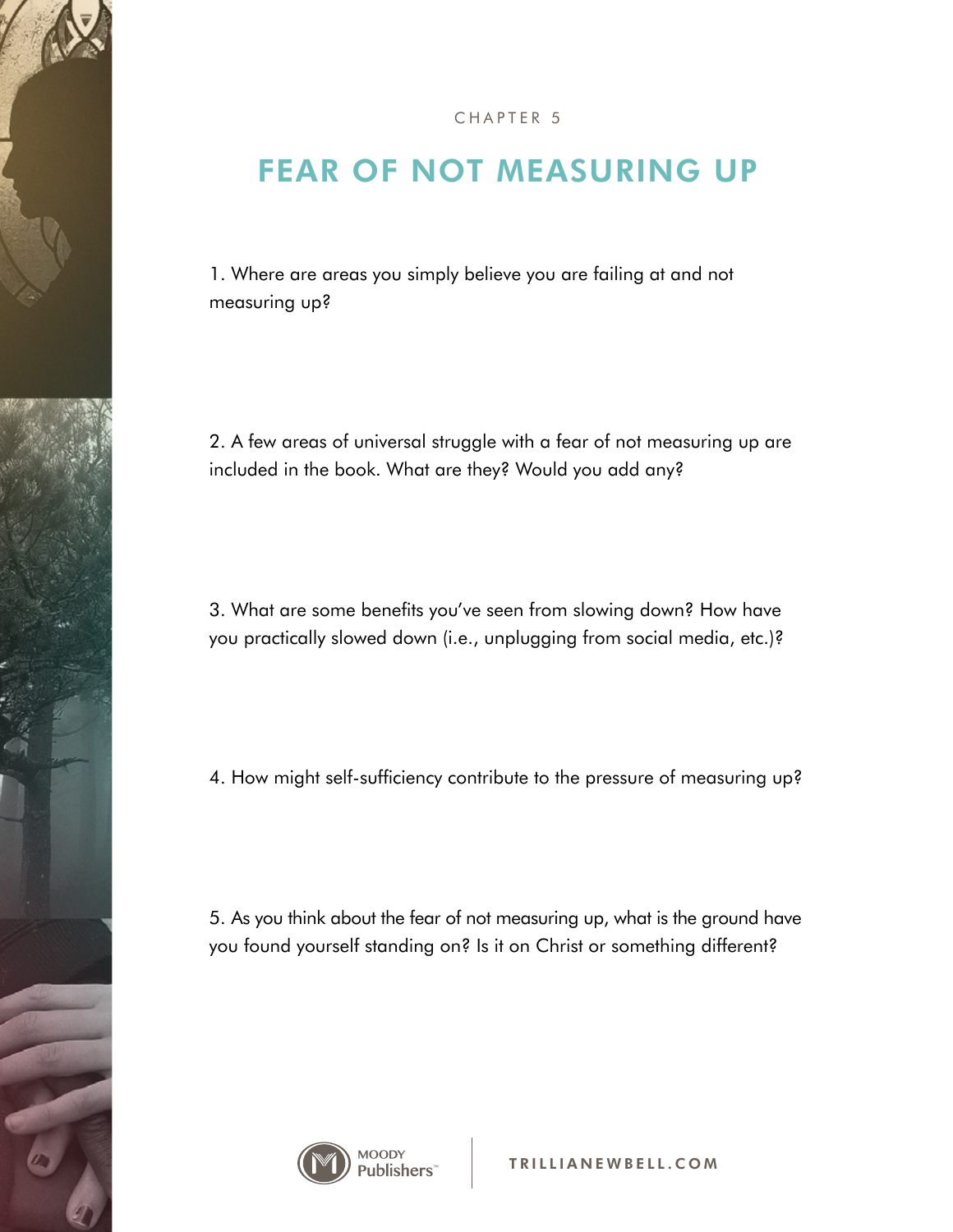### FEAR OF PHYSICAL APPEARANCE

1. Simple question—do you battle body image issues? If so, how?

2. Pursuing exercise is not bad—we should train our bodies. How and when does it become something that isn't helpful?

3. Eating disorders and general struggles with body image aren't the same. How are they different?

4. What are practical steps to fighting the temptation to fear physical appearance?



**CONSIGNATION**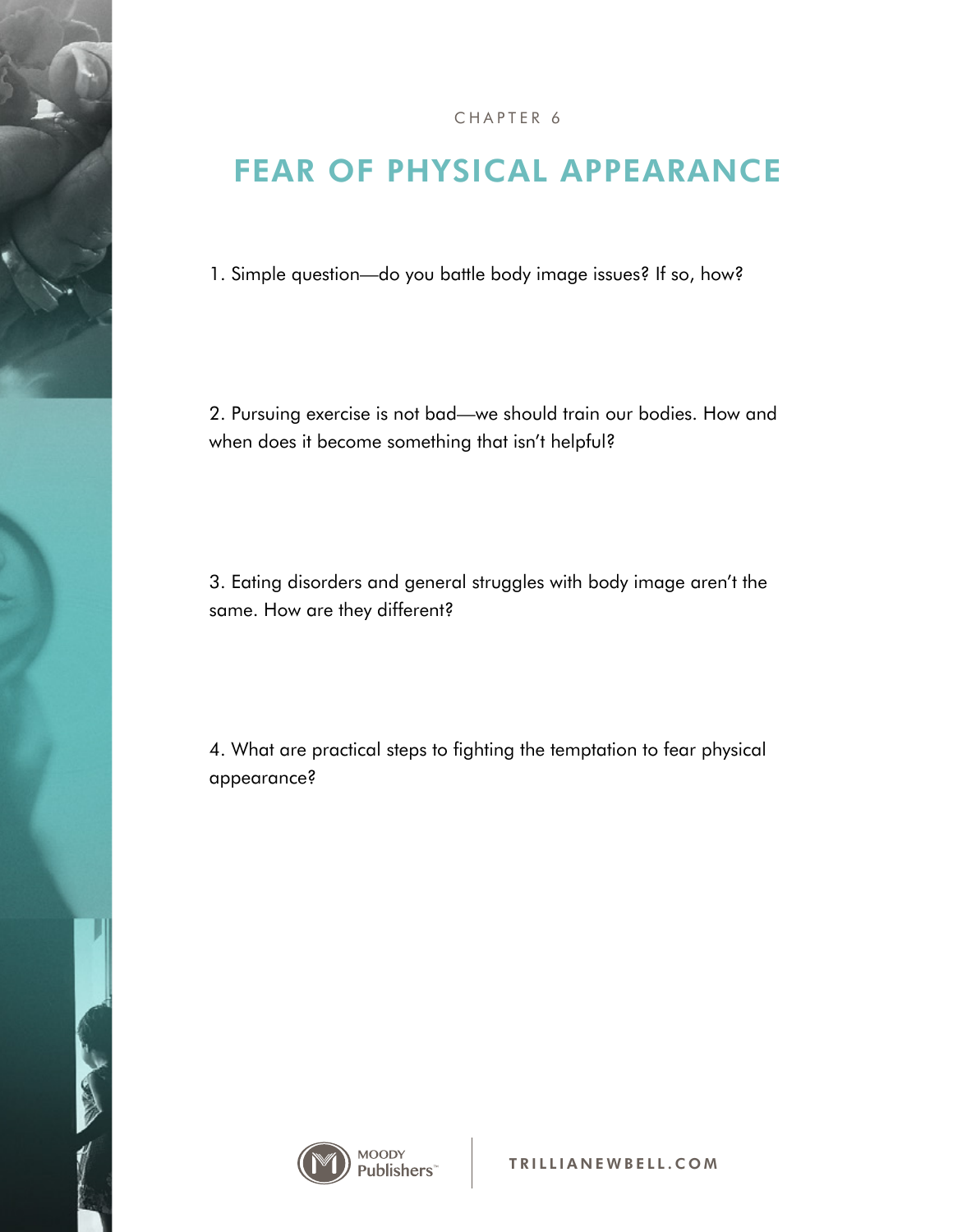#### FEAR OF SEXUAL INTIMACY

1. Before we get to sexual intimacy specifically, how might you struggle with the fear of not being enough for your spouse in general?

2. Fear of sexual intimacy and fear of measuring up can go hand in hand. How do you see this?

3. How can you fight the fear of rejection, especially if you've fallen into previous sexual sin? How might you walk in the forgiveness available to you through Jesus?

4. If you've discovered sexual sin in your spouse's life, what are some steps you might be able to take? (Feel free to skip this question for group studies.)

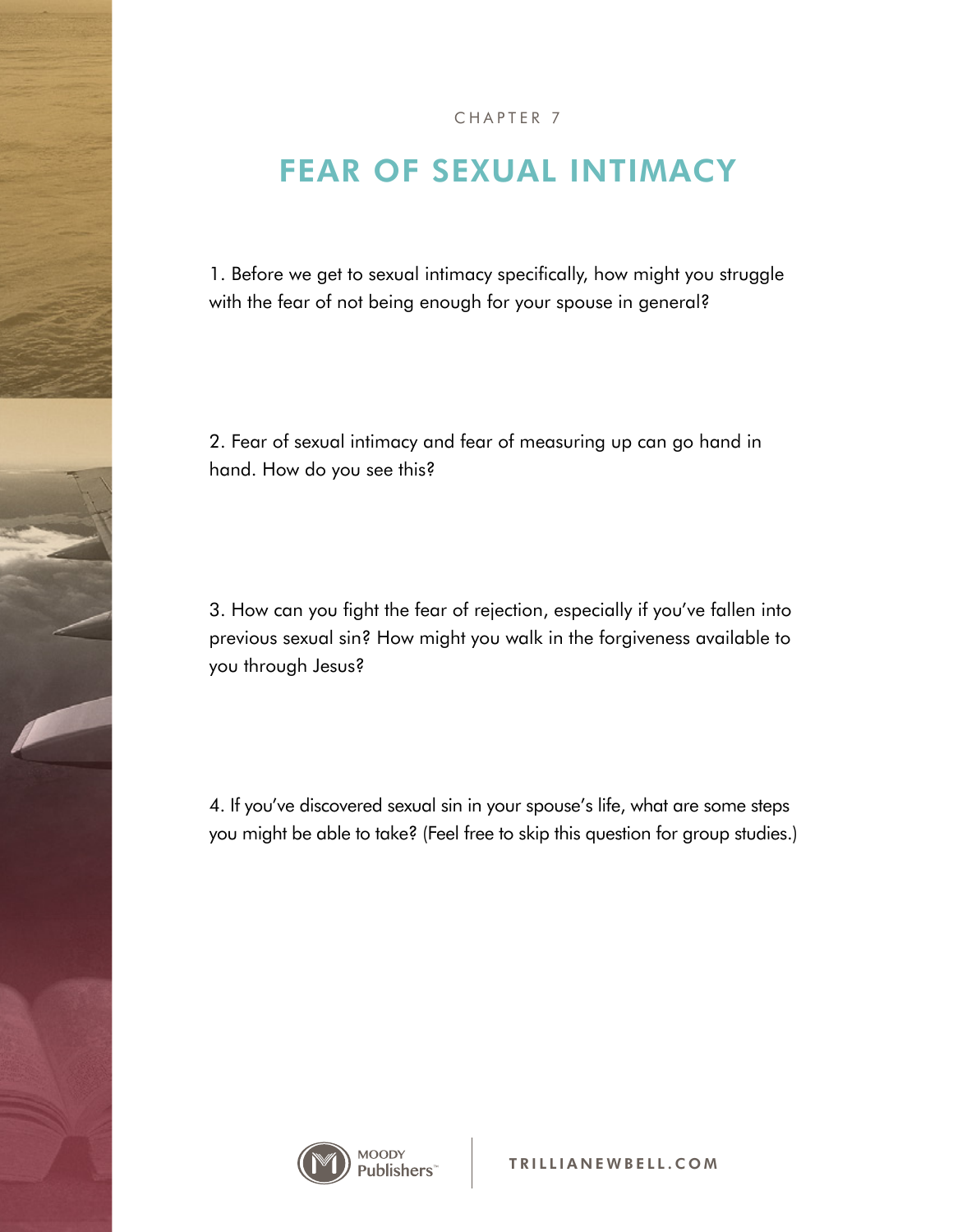

#### CHAPTER 8

### WHY WE CAN TRUST GOD

1. Describe the difference between knowledge and wisdom.

2. What is God and how does knowing this help us trust Him?

3. How does the wisdom of God contribute to trusting God?

4. How does the love of God contribute to trusting God?

5. What does it mean that God is good? Do you believe this? How have you experienced His goodness?

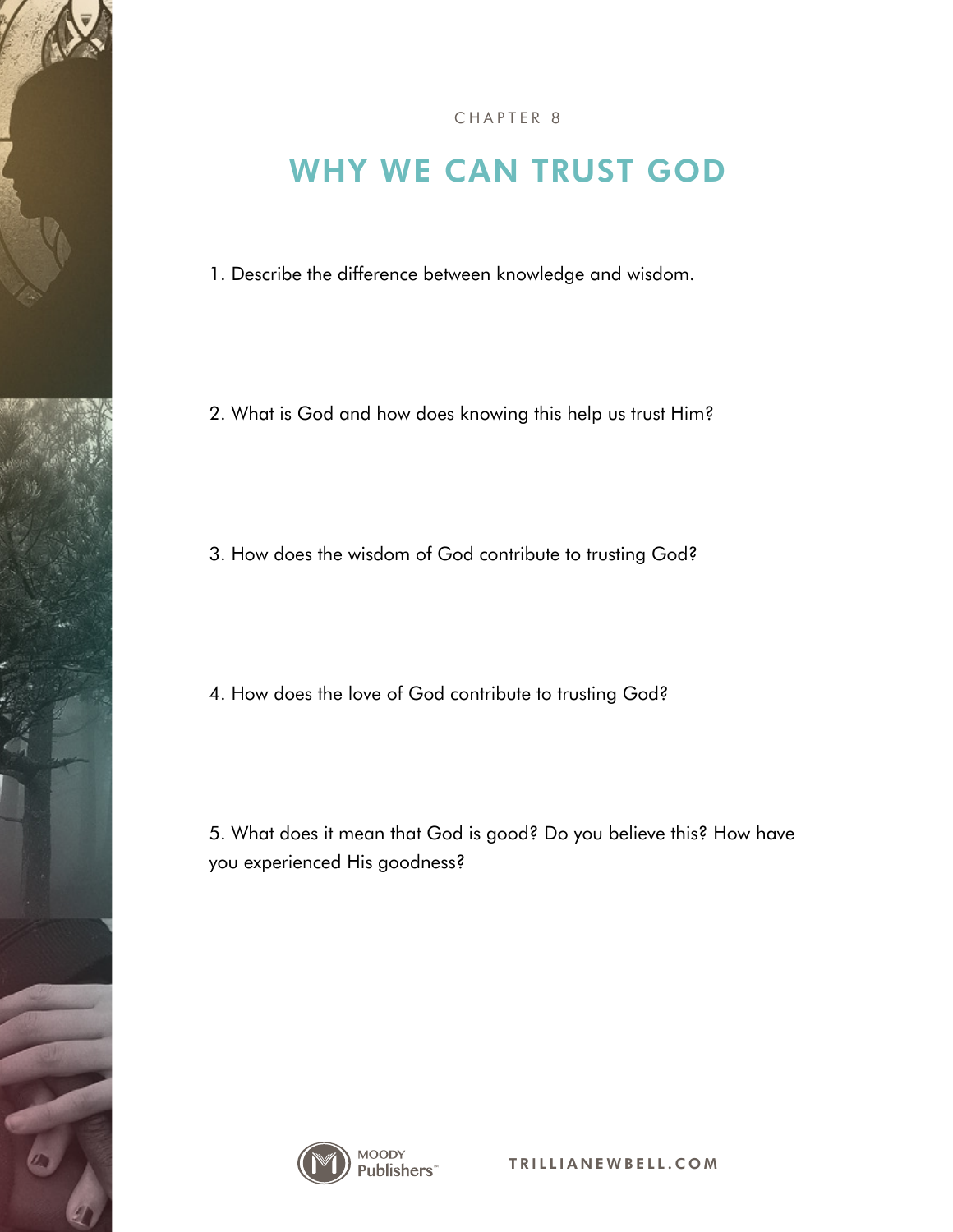

# THE FEAR OF THE LORD

1. When we think of womanhood, we often go to the list of attributes of the Proverbs 31 woman. What is one main characteristic and theme we see from women of old?

2. What is the fear of the Lord?



**CONSIGN**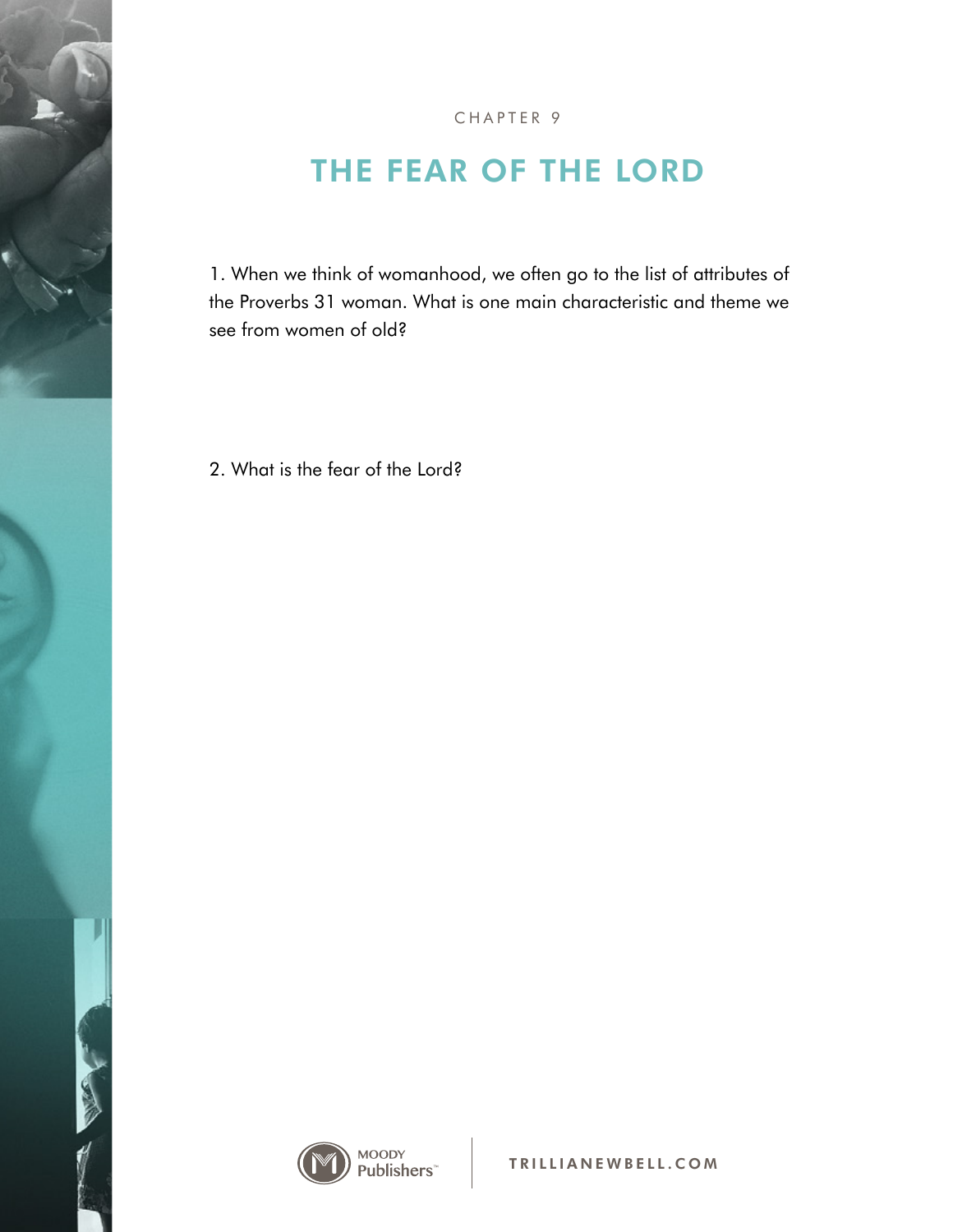### WHEN YOUR FEARS COME TRUE

1. In this chapter, I, along with women from various life experiences, share various trials and fears. Have you ever experienced a trial? Recount the ways you experienced the Lord's faithfulness through the trial.

2. Knowing God and His Word allows us to face our fears with faith. Why? How can you do this in practical ways?

3. How might you comfort with the comfort you've received?